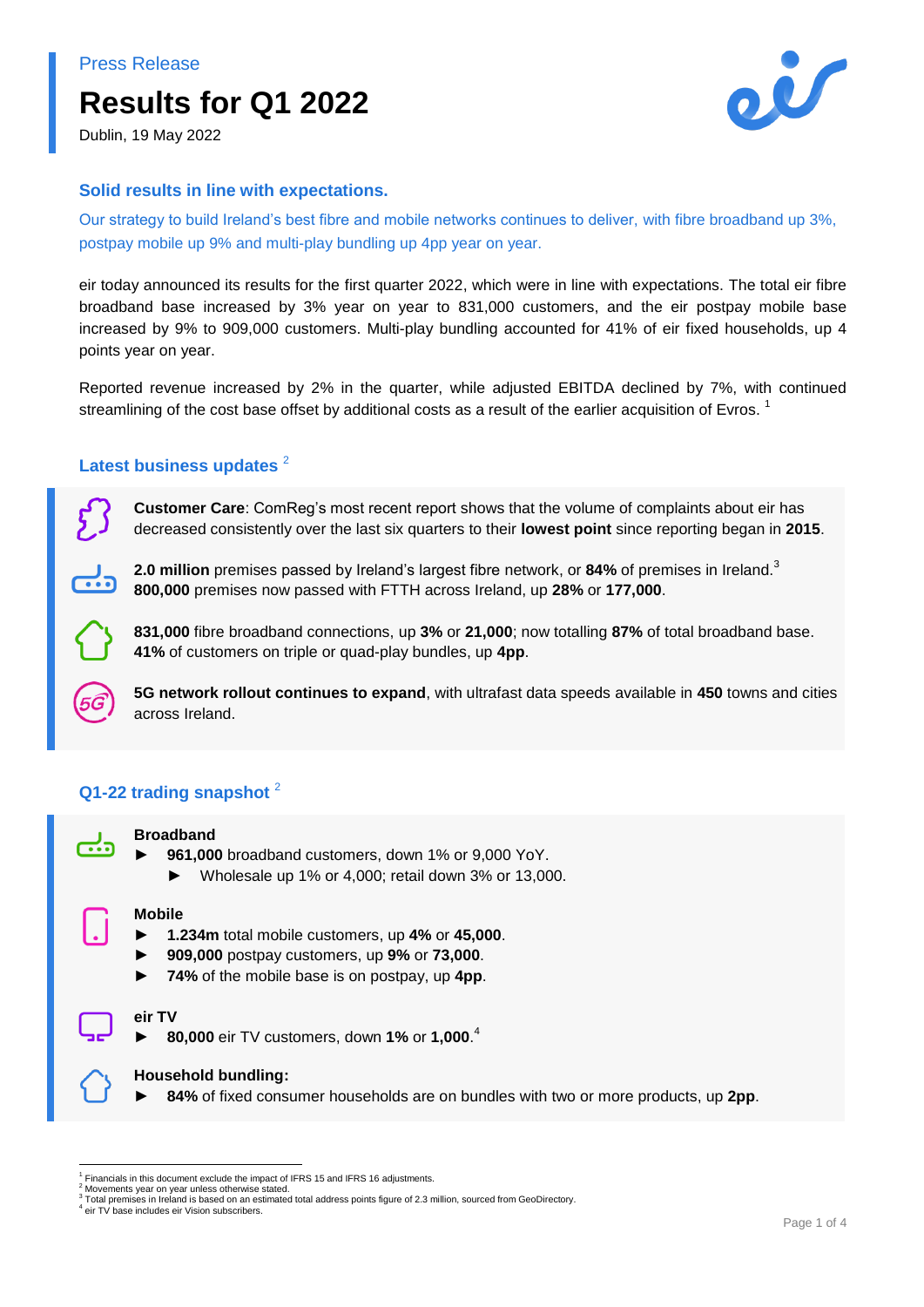## **Q1-22 financial snapshot** 5, 6

- ► **Revenue:** €303 million, up 2% or €4m
- ► **EBITDA:** €144 million, down 7% or €10m
- **Operating costs:** €100 million, up 10% or €8m<sup>7</sup>
- ► **Cash on balance sheet:** €329 million

#### **Oliver Loomes, eir CEO, commented:**

"During my first few months as eir's CEO I have been humbled by the commitment and dedication of our teams, who strive every day to connect for a better Ireland. From the engineers on the ground who work tirelessly to rollout Ireland's fibre network programme, to the expanded customer care team who are dedicated to improving customers' experiences, eir is wholly dedicated to meeting the changing needs of customers and communities around Ireland. At eir we want to empower our customers to live, work, learn and entertain wherever they choose, and they can do this with the right technology. I am proud to say that eir has continued to extend and expand our rollout programmes across Fibre to the Home (FTTH) technology and 5G, all the while improving customer care service significantly.

"The most recent ComReg Consumer Line Statistics Report, for the first quarter of 2022, shows that eir complaints have improved significantly over the past 18 months, and today they stand at their lowest point since ComReg began recording complaints in 2015. This report shows the volume of complaints about eir has now decreased across both fixed-line and mobile services consistently over the last six quarters, with complaints from mobile customers having fallen by 91 per cent and complaints from fixed-line customers having fallen by 89 per cent since the third quarter of 2020. At eir we are focused on driving forward improvements every day through continued investment, training, and expansion of care hubs nationwide. While there is evidence of strong improvements, eir is committed to further advancements through our customer care to markedly enhance the service that all customers receive; including lower wait times, faster resolution and more ways to provide care.

"As part of eir's €1 billion capital investment programme, I am pleased to say that eir's FTTH programme rollout continues with significant advancements made across the country. As of Q1 2022, eir has completed 800,000 premises passed, which is an increase of 28% year on year. I am consistently impressed by the dedication of the eir engineers in-field who work determinedly to bring fibre broadband to premises and homes all across Ireland. Through the advancement of eir's FTTH technology, real change and opportunities can be brought to all areas of Ireland, both urban and rural, which once completed, eir's FTTH programme will have passed 84%, or 1.9m of the premises of Ireland.

"5G technology remains a focus for eir as we continue to see the benefits of this enhanced technology. Our network continues to expand, with 5G now available for eir customers across 450 towns, villages and cities in every county in Ireland – with further growth happening weekly. eir's 5G network is now the largest 5G accessible network in Ireland, and also offers free 5G roaming in 34 countries across Europe, Asia and the Middle East with additional countries, including the USA to be added in 2022.

"At eir we are focused on building on our past, advancing our technologies, and bringing the greatest advancements to the customers of Ireland. Not only will our network upgrades enhance our lives in terms of communication, it will help transform the lives of thousands of Irish people who can choose to live, work and study wherever they wish. We want to open the door of possibilities to the people of Ireland and as eir's CEO I am committed to ensuring eir continues to deliver on its promise of connecting for a better Ireland."

**<sup>.</sup>**  $<sup>5</sup>$  Movements year on year unless otherwise stated</sup>

<sup>&</sup>lt;sup>6</sup> Financials in this document exclude the impact of IFRS 15 and IFRS 16 adjustments.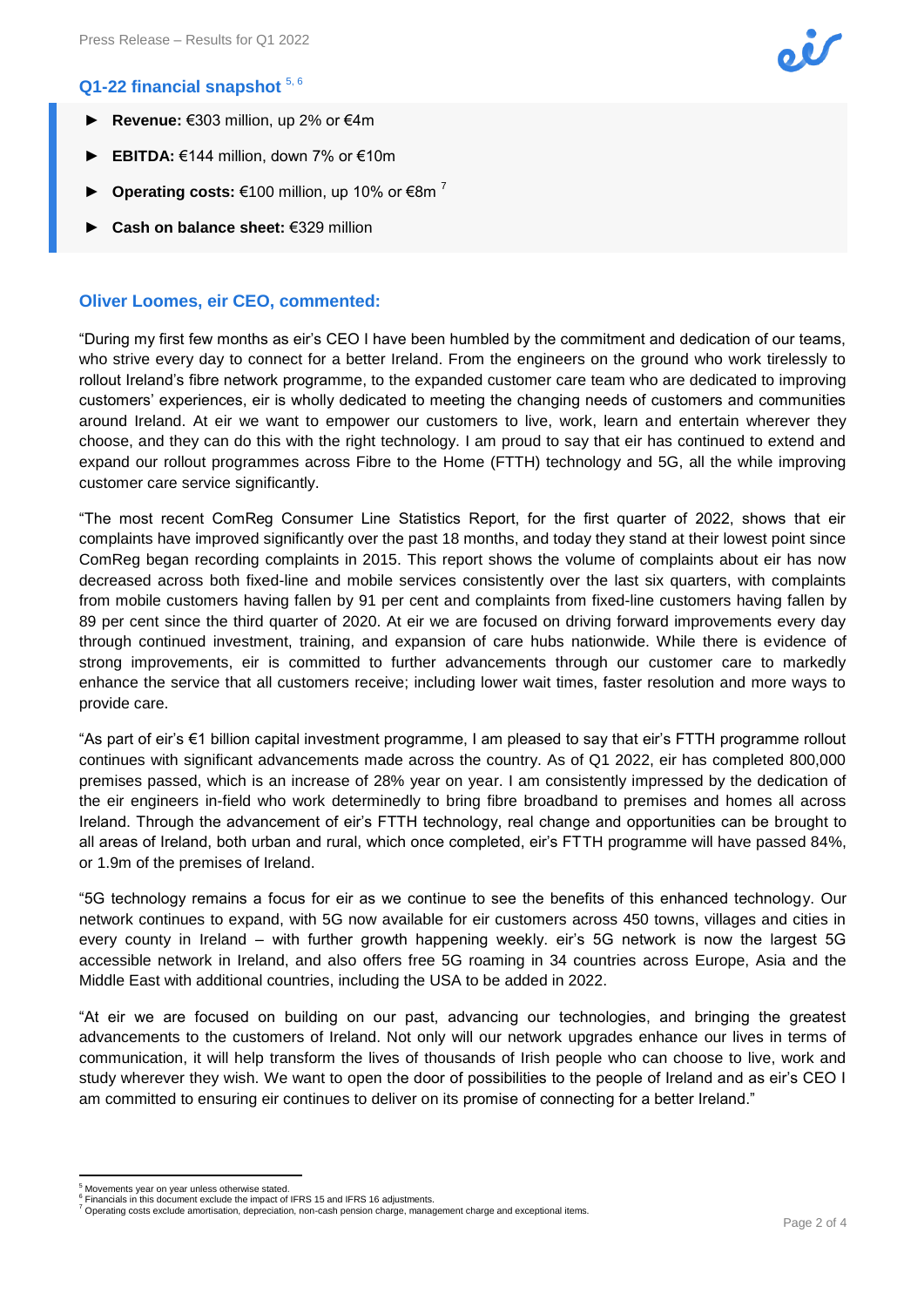# **Stephen Tighe, eir CFO, commented:**

"Our performance in the first quarter of 2022, to the end of 31<sup>st</sup> March, was in line with expectations. We saw growth across the eir fibre broadband base, as well as the eir postpay mobile base with a further increase seen in the multi-play bundling of eir fixed households.

"We have continued rolling out our Fibre to the Home (FTTH) and 5G technologies as part of our €1 billion capital investment programme. Both our fibre rollout and our 5G networks continue to expand and continue at pace.

"At eir we have also invested heavily in our customer care service offering, opening a new care hub in Waterford while expanding our recruitment drive across our other hubs in Sligo, Cork and Limerick. eir also continues to successfully offer our Age Friendly Care with eir customer service for our over 65 customers which is showing a positive response from consumers.

"Looking forward, eir is committed to delivering strong, consistent results which will showcase further growth across our customer bases, with continued business development and optimisation, with strong cash generation and most importantly, the continuation of eir's capital investment programme on our fibre and mobile networks to drive further growth."

# **Q1-22 trading performance**

- ► Revenue of €303m for the first quarter to 31 March 2022 increased by 2% or €4m year on year, with growth in data services and bundling, as well as the addition of revenues from Evros and NBP access, driving the increase in revenue. This was partly offset by a reduction in traditional access, traffic, content, and mobile revenues.
- ► EBITDA of €144m decreased by 7% or €10m year on year.
- ► Operating costs of €100m increased by 10% or €8m year on year. Non-pay costs increased by 9% or €4m, while pay costs increased by 11% or €4m, driven by the consolidation of Evros costs.
- ► The Group broadband base totalled 961,000 customers at quarter end, decreasing by 1% or 9,000 year on year, with growth in the wholesale division of 1% or 4,000 customers offset by a decline in retail customers of 3% or 13,000.
- ► Customers using fibre broadband services totalled 831,000 at quarter end, representing an increase of 3% or 21,000 customers year on year. 87% of the Group's broadband base is now connected to eir's fibre network, which represents a 42% penetration of total premises passed with eir fibre broadband.
- ► The Group mobile base stood at 1.234m customers at quarter end, an increase of 4% or 45,000 year on year. The Group's postpay base increased by 9% or 73,000 subscribers year on year. Postpay subscribers now represent 74% of the total mobile base, an increase of 4 points year on year.

In summary, the Group has delivered solid financial and operational results for the first quarter to 31 March 2022, in line with expectations.